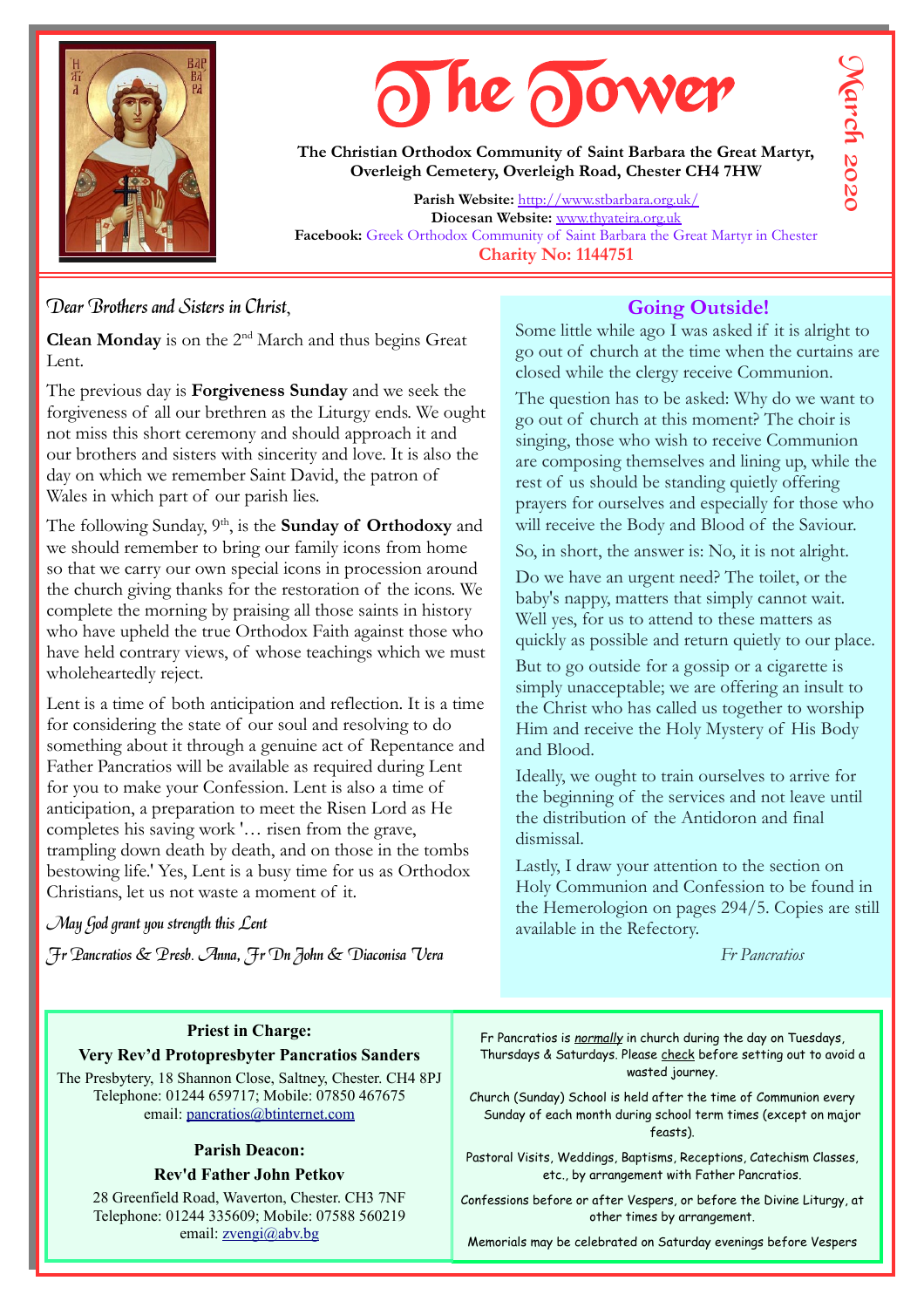# **Principal Services for March**

| 1 <sup>st</sup>                      | <b>Sunday</b>           | 10.00am            | <b>Matins</b>                                                              | <b>Saint David, Patron of Wales</b>                                          |  |  |
|--------------------------------------|-------------------------|--------------------|----------------------------------------------------------------------------|------------------------------------------------------------------------------|--|--|
|                                      |                         | 11.00am            | <b>Divine Liturgy</b>                                                      | <b>Forgiveness Sunday, Sunday of Cheesefare</b>                              |  |  |
|                                      |                         |                    |                                                                            | <b>First Week of Great Lent</b>                                              |  |  |
| 2 <sup>nd</sup>                      | Monday                  | 6.30pm             | Great Canon of Saint Andrew of Crete (i)                                   |                                                                              |  |  |
| 3 <sup>rd</sup>                      | Tuesday                 | 6.30pm             |                                                                            | Great Canon of Saint Andrew of Crete (ii)                                    |  |  |
| 4 <sup>th</sup>                      | Wednesday               | 6.30pm             | Liturgy of the Pre-Sanctified gifts                                        |                                                                              |  |  |
|                                      |                         | 7.30pm             |                                                                            | Great Canon of Saint Andrew of Crete (iii)                                   |  |  |
| 5 <sup>th</sup>                      | Thursday                | 6.30pm             | Great Canon of Saint Andrew of Crete (iv)                                  |                                                                              |  |  |
| 6 <sup>th</sup>                      | Friday                  | 6.30pm             | Liturgy of the Pre-Sanctified gifts                                        |                                                                              |  |  |
| $7^{\mathrm{th}}$                    |                         | 7.30pm             | Akathist to the Mother of God (i)                                          |                                                                              |  |  |
|                                      | Saturday                | 5.30pm             | <b>Vespers</b>                                                             |                                                                              |  |  |
| 8 <sup>th</sup>                      | Sunday                  | 10.00am            | <b>Matins</b>                                                              |                                                                              |  |  |
|                                      |                         | 11.00am            | <b>Divine Liturgy</b>                                                      | <b>Sunday of Orthodoxy</b>                                                   |  |  |
|                                      |                         |                    |                                                                            | Followed by the Procession of Icons and the Anathemas                        |  |  |
| 11 <sup>th</sup>                     | Wednesday               | 6.30pm             | Liturgy of the Pre-Sanctified gifts<br>Liturgy of the Pre-Sanctified gifts |                                                                              |  |  |
| 13 <sup>th</sup>                     | Friday                  | 6.30pm             |                                                                            |                                                                              |  |  |
| 14 <sup>th</sup>                     |                         | 7.30pm             | Akathist to the Mother of God (ii)                                         |                                                                              |  |  |
| 15 <sup>th</sup>                     | Saturday                | 5.30pm             | <b>Vespers</b>                                                             |                                                                              |  |  |
|                                      | <b>Sunday</b>           | 10.00am            | <b>Matins</b>                                                              |                                                                              |  |  |
|                                      |                         | 11.00am            | <b>Divine Liturgy</b>                                                      | Second Sunday – St Gregory Palamas                                           |  |  |
| $18^{\text{th}}$<br>20 <sup>th</sup> | Wednesday               | 6.30pm             | Liturgy of the Pre-Sanctified gifts                                        |                                                                              |  |  |
|                                      | Friday                  | 6.30pm<br>7.30pm   | Liturgy of the Pre-Sanctified gifts<br>Akathist to the Mother of God (iii) |                                                                              |  |  |
| $21^{st}$                            | Saturday                | 5.30pm             | <b>Vespers</b>                                                             |                                                                              |  |  |
| 22 <sup>nd</sup>                     | <b>Sunday</b>           | 10.00am            | <b>Matins</b>                                                              |                                                                              |  |  |
|                                      |                         | 11.00am            |                                                                            |                                                                              |  |  |
|                                      |                         |                    | <b>Divine Liturgy</b>                                                      | Third Sunday – Veneration of the Cross                                       |  |  |
| 25 <sup>th</sup>                     | Wednesday11.00am        |                    | <b>Divine Liturgy</b>                                                      | <b>Feast of the Annunciation to the Theotokos</b>                            |  |  |
| 27 <sup>th</sup>                     | Friday                  | 6.30pm             | Liturgy of the Pre-Sanctified gifts                                        |                                                                              |  |  |
| 28 <sup>th</sup>                     |                         | 7.30pm             | Akathist to the Mother of God (iv)                                         |                                                                              |  |  |
| 29 <sup>th</sup>                     | Saturday                | 5.30pm<br>10.00am  | <b>Vespers</b>                                                             |                                                                              |  |  |
|                                      | <b>Sunday</b>           | 11.00am            | <b>Matins</b>                                                              |                                                                              |  |  |
|                                      |                         |                    | <b>Divine Liturgy</b>                                                      | Fourth Sunday - St John Climacus                                             |  |  |
|                                      |                         |                    |                                                                            | <b>Principal Services for April</b>                                          |  |  |
| 1 <sup>st</sup>                      | Wednesday               | 6.30pm             |                                                                            | <b>Great Canon of Saint Andrew of Crete</b>                                  |  |  |
| 2 <sup>nd</sup>                      | Thursday                | 6.30pm             | Liturgy of the Pre-Sanctified gifts                                        |                                                                              |  |  |
| 3 <sup>rd</sup>                      | Friday                  | 6.30pm             | Liturgy of the Pre-Sanctified gifts                                        |                                                                              |  |  |
|                                      |                         | 7.30pm             | Akathist to the Mother of God                                              |                                                                              |  |  |
| 4 <sup>th</sup>                      | Saturday                | 5.30pm             | <b>Vespers</b>                                                             |                                                                              |  |  |
| 5 <sup>th</sup>                      | <b>Sunday</b>           | 10.00am            | <b>Matins</b>                                                              |                                                                              |  |  |
|                                      |                         | 11.00am            | <b>Divine Liturgy</b>                                                      | Fifth Sunday – St Mary of Egypt                                              |  |  |
| 8 <sup>th</sup>                      | Wednesday               | 6.30pm             | Liturgy of the Pre-Sanctified gifts                                        |                                                                              |  |  |
| $10^{\text{th}}$                     | Friday                  | 6.30pm             | Liturgy of the Pre-Sanctified gifts                                        |                                                                              |  |  |
| 11 <sup>th</sup>                     | Saturday                | 5.30pm             | <b>Vespers</b>                                                             |                                                                              |  |  |
| 12 <sup>th</sup>                     | Sunday                  | 10.00am            | <b>Matins</b>                                                              |                                                                              |  |  |
|                                      |                         | 11.00am            | <b>Divine Liturgy</b>                                                      | Entry of Our Lord into Jerusalem - Palm Sunday                               |  |  |
|                                      |                         |                    |                                                                            | Great & Holy Week – details will be posted in the April edition of The Tower |  |  |
|                                      |                         |                    |                                                                            | <b>Holy Pascha</b>                                                           |  |  |
| 18 <sup>th</sup>                     | <b>Saturday</b>         | 11.00am            | <b>Vesperal Liturgy of Saint Basil</b>                                     |                                                                              |  |  |
|                                      |                         | 11.30pm            | <b>Midnight Office</b>                                                     |                                                                              |  |  |
| 19 <sup>th</sup>                     |                         | Midnight           |                                                                            | Επιστος Ανεστη, Matins of Pascha and Liturgy of Saint John Chrysostom        |  |  |
|                                      |                         |                    |                                                                            | <b>Paschal Feast follows</b>                                                 |  |  |
| 22 <sup>nd</sup>                     | <b>Wednesday 6.30pm</b> |                    | <b>Vespers</b>                                                             | <b>Saint George, Patron of England</b>                                       |  |  |
| $25^{\text{th}}$                     | Saturday                | 5.30pm             | <b>Vespers</b>                                                             |                                                                              |  |  |
| 26 <sup>th</sup>                     | <b>Sunday</b>           | 10.00am            | <b>Matins</b>                                                              |                                                                              |  |  |
|                                      |                         | 11.00am            | <b>Divine Liturgy</b>                                                      | $2nd$ Sunday of Pascha – St Thomas Sunday                                    |  |  |
| 30 <sup>th</sup>                     |                         |                    |                                                                            |                                                                              |  |  |
|                                      | Wednesday               | 6.30 <sub>pm</sub> | Vespers                                                                    | Holy Apostle James, the son of Zebedee                                       |  |  |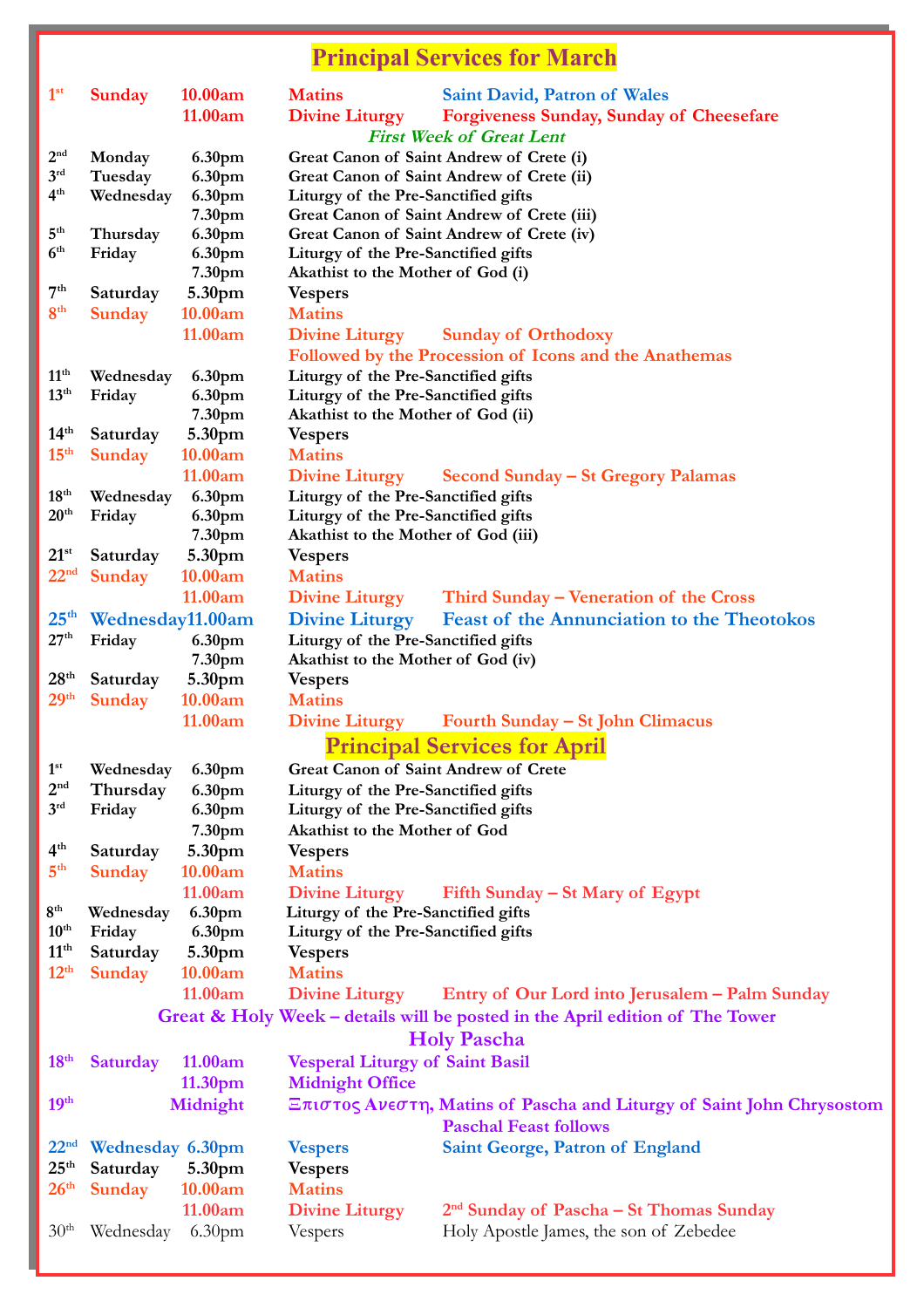# *A Scripture Reading Calendar for March with Irish Saints (where known)*

| 1 |                    | Meatfast Romans 13:11b-14:4 | Matthew 6:14-21      | Saint David of Wales (c589)                                                               |
|---|--------------------|-----------------------------|----------------------|-------------------------------------------------------------------------------------------|
| 2 | Fast               | Isaiah 1:1-20               | Proverbs 1:1-20      | St Fergna, 'the White', Abbot of Iona (637)                                               |
| 3 | Fast               | Isaiah 1:19-2:3             | Proverbs 1:20-33     | St Faile, sister of St Colgan (6thC)                                                      |
| 4 | Fast               | Isaiah 2:3-11               | Proverbs 2:1-22      | St Owin, monk at Lastingham and Lichfield (c680)                                          |
| 5 | Fast               | Isaiah 2:11-21              | Proverbs 3:1-18      | St Colman of Armagh, disciple of St Patrick (5thC)                                        |
| 6 | Fast               | Isaiah 3:1-14               | Proverbs 3:19-34     | Sts Kyneburga, Kyneswide $\mathcal{C}^*$ Tibba, ladies of the Mercian Royal Family (c680) |
| 7 | Fast <sup>**</sup> | Hebrews 1:1-12              | Mark 2:23-3:5        | St Deifer, founder of Bodfari (6thC)                                                      |
| 8 | Fast <sup>**</sup> | Hebrews 11:24-26,32-40      | John 1:43-5:1        | St Senán mac Geirrcinn, monk in Kilmanagh (c540)                                          |
| 9 | $Fast***$          | Isaiah 4:2-5:7              | Proverbs 3:34-4:22   | St Bosa, Bishop of York (705)                                                             |
|   | 10 Fast            | Isaiah 5:7-16               | Proverbs 5:1-15      | St Sėtna, Bishop of Ossory (c570)                                                         |
|   | 11 Fast            | Isaiah 5:16-25              | Proverbs 5:15-6:3    | St Ōengus the Culdee, Bishop of Clonenagh (824)                                           |
|   | 12 Fast            | Isaiah 6:1-12               | Proverbs 6:3-20      | St Mura McFeredach, Abbot of Fahan, Donegal (c645)                                        |
|   | 13 Fast            | Isaiah 7:1-14               | Proverbs             | St Mochoemoc, monk at Bangor who founded Liath-Mochoemoc (c656)                           |
|   | 14 Fast**          | Hebrews 3:12-16             | Mark 1:35-44         | St Talmach, disciple of St Barr at Lough Erc (7thC)                                       |
|   | 15 Fast**          | Hebrews 1:10-2:3            | Mark 2:1-12          | St Leocritia, virgin at Cordoba, Spain (859)                                              |
|   | 16 Fast            | Isaiah 8:13-9:7             | Proverbs 8:1-21      | St Finian Lobhar, Abbot of Swords Abbey nr Dublin (c560)                                  |
|   | 17 Fast            | Isaiah 9:9-10:4             | Proverbs 8:32-9:11   | St Patrick, Bishop of Armagh, Enlightener of Ireland (461)                                |
|   | 18 Fast            | Isaiah 10:12-20             | Proverbs 9:12-18     | St Frediano, prince & hermit, Bishop of Lucca (588)                                       |
|   | 19 Fast            | Isaiah 11:10-12:2           | Proverbs 10:1-22     | St Auxilius, Bishop of Killossey, Co. Kildare (c460)                                      |
|   | 20 Fast            | Isaiah 13:2-13              | Proverbs 10:31-11:12 | St Herbert of Derwentwater, hermit, priest & friend of St Cuthbert (687)                  |
|   | 21 $Fast**$        | Hebrews 10:32-38a           | Mark 2:14-17         | St Enda of Aran, Abbot of Arranmore, early leader of monastics(530)                       |
|   | 22 Fast**          | Hebrews 4:14-5:6            | Mark 8:34-9:1        | St Trienan, disciple of St Patrick & Abbot of Killelga (5thC)                             |
|   | 23 Fast            | Isaiah 14:24-32             | Proverbs 11:19-12:6  | St Mo-Mhaedog, Abbot of Fiddown in Kilkenny (5thC)                                        |
|   | 24 Fast            | Isaiah 25:1-9               | Proverbs 12:8-22     | St Donard, patron of Maghera, hermit of Slieve-Donard (c500)                              |
|   | 25 Fast***         | Hebrews 2:11-18             | Luke 1:24-38         | St Caimin, Bishop-Abbot of Inis Cealtra, first Bishop of Killaloe (653)                   |
|   | 26 Fast            | Isaiah 28:14-22             | Proverbs 13:19-14:6  | St Mocheallog, patron of Kilmallock, Limerick (c639)                                      |
|   | 27 Fast            | Isaiah 29:13-23             | Proverbs 14:15-26    | St Suairlech, first Bishop of Fore, Westmeath (c750)                                      |
|   | 28 Fast**          | Hebrews 6:9-12              | Mark 7:31-37         | St Gunthrammus, repentant King of Burgundy (592)                                          |
|   | 29 Fast**          | Hebrews 6:13-20             | Mark 9:17-31         | St Lassera, nun and niece of St Forchera (6thC)                                           |
|   | 30 Fast            | Isaiah 37:33-38:6           | Proverbs 14:27-15:4  | St Tola of Clonard, Bishop-Abbot of Disert Tola, Meath (c733)                             |
|   | 31 Fast            | Isaiah 40:18-31             | Proverbs 15:7-19     | St Aldo, Abbot of Hasnon, Belgium (8thC)                                                  |

*\* Wine is allowed on this day \*\* Wine & Oil are allowed on this day*  \*\**\* Fish, Wine & Oil are allowed on this day* 

**Sundays are shown in Bold**

† Note there are more readings on certain days - If you have no other Calendar, the Diocesan Hemerologion serves as a guide. Alternatively search the internet and download **Menologion 3.0** - a useful perpetual calendar.

# **The source of all sins - Pride**

The sin, which synthesizes all the sins of the world is: "the pride of life." That is the first sin in all the world: the sin of Satan. The source of all sins, which always was and will forever stay as such. It can be said: pride is the ultimate sin. Every sin, through its life force, comes from it and holds to it: "the pride of life"–woven from countless multifarious prides, both great and small, both short-term and long term. Let us remember the primary things: the pride of glory (scientific, government, in any rank or position in general), pride of beauty, pride of wealth, pride of benevolence, pride of humility (yes! of humility), pride of charity, pride of success…There is not a virtue that pride cannot convert into a vice. The

pride of prayer converts the person praying into a Pharisee, and the ascetic into a self-murderer. So, every sin, in reality is a sin through pride, because Satan is in reality Satan through pride. If it were not for pride, sin would not exist, neither in the angelic or the human world. All this "is not of the Father." That which is of the Father is the Only Begotten Son of God. He is incarnate and personified humility before all of His divine perfections. In His Gospel, the beginning virtue, the ultimate virtue is humility (Matt. 5:3). Humility is the only medicine for pride and all other sins.

*Saint Justin Popovich +1979*